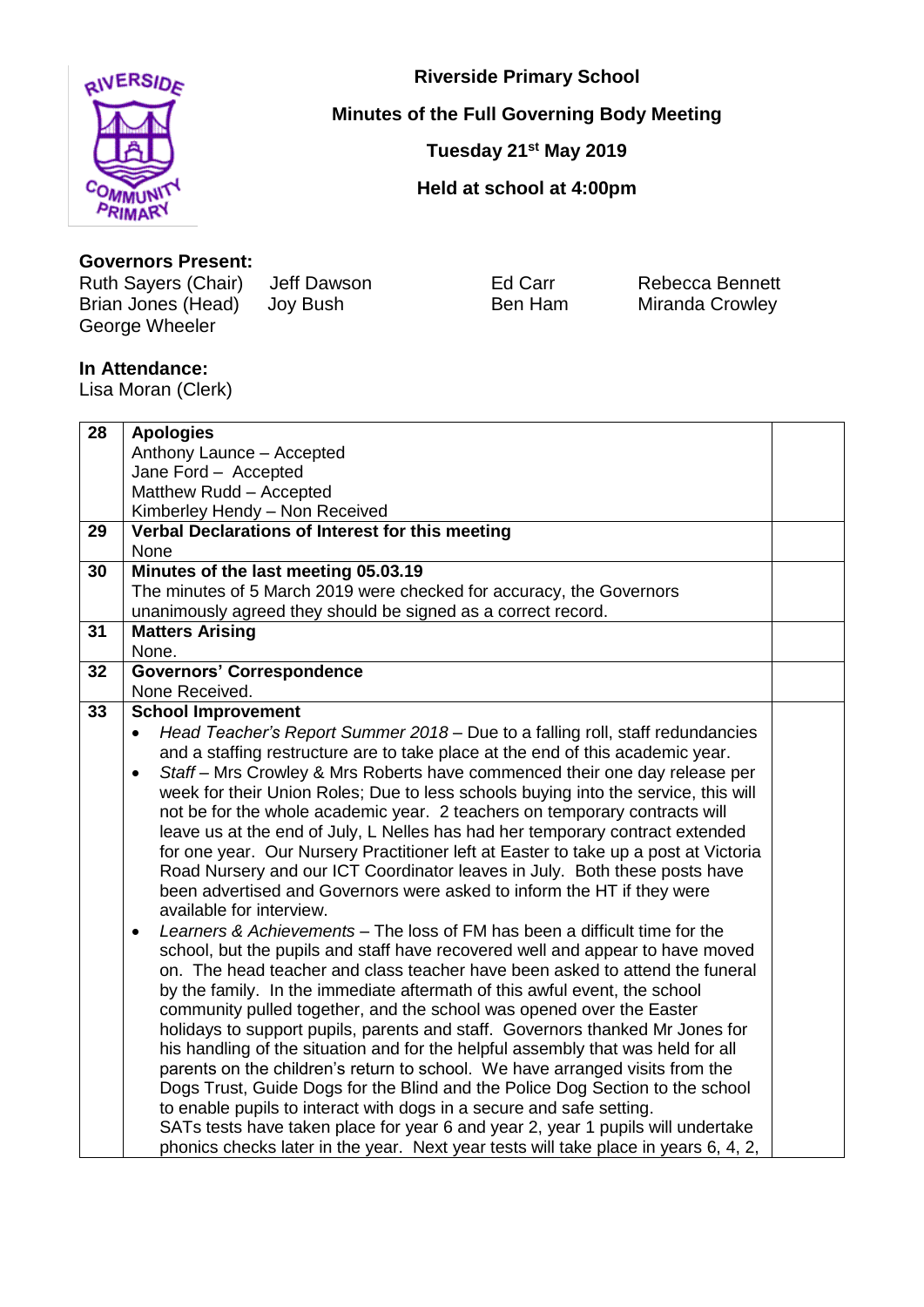|    | 1 and foundation. The year 4 test will be for multiplication only, and as per the          |  |
|----|--------------------------------------------------------------------------------------------|--|
|    | year 1 test, will not be reported externally.                                              |  |
|    | Q. Will the foundation test be a base line test?                                           |  |
|    | A. Yes, as a school we have been involved with the trials to have a look at                |  |
|    | what the test consists of. All pupils will be tested within their first 4 weeks            |  |
|    | at school and this will be compared to how they perform in their year 6                    |  |
|    | tests to evaluate progress.                                                                |  |
|    | Outside Agencies - 4 ambulances have been called to the school; 3 were for<br>$\bullet$    |  |
|    | pupils and 1 for a parent.                                                                 |  |
|    | Inset Programme - A full inset programme was circulated for the spring term. A             |  |
|    | $\bullet$<br>reduced monitoring programme is being run this term due to the situation with |  |
|    | redundancies and the staffing restructure. After our very successful STEM                  |  |
|    | theme week last year, we are running a "Well Being" week the first week back               |  |
|    | after half-term: An agenda of activities was circulated, governors were                    |  |
|    | encouraged to attend if at all possible. The week will culminate with the 3 <sup>rd</sup>  |  |
|    | Riverside Fun Run on the Sunday. Overnight residentials are taking place for               |  |
|    | years 4, 5 and 6 this year; we are very lucky that our staff are willing to give up        |  |
|    | their evenings and weekends for the children.                                              |  |
|    | Leadership and Management - Producing a balanced budget has been difficult<br>$\bullet$    |  |
|    | due to the falling roll, but this has been achieved for 2019/20. There is a                |  |
|    | possibility of more properties being demolished for redevelopment in the near              |  |
|    | future. The CEO of Horizon has been informed that we are not looking to join               |  |
|    | their MAT this year. Governors were asked if they would be willing to continue             |  |
|    | with this decision for a further year, all governors voted to remain as a                  |  |
|    | maintained school for the following year. Horizon are very keen for us to                  |  |
|    | join, but accept that it is not the right move for us at the moment. They are              |  |
|    | happy for us to continue attending meetings and to maintain contact with us.               |  |
|    | Governors' Visits to School - 38 visits had been made to school between<br>$\bullet$       |  |
|    | February and May '19. Special mention was made of R Bennett, the Link                      |  |
|    | Governor for Riverside Rocks, who had visited the group every week. The                    |  |
|    | Chair thanked all Governors for their support of the school.                               |  |
|    | Governor Training - R Bennett had attended the New Governor Induction<br>$\bullet$         |  |
|    | Training run by Karen Powell. Governors were reminded to visit her webpage                 |  |
|    | www.effectiveschoolgovernance.co.uk to view any future training they felt may              |  |
|    | benefit them. All training sessions can be booked online direct with Karen.                |  |
| 34 | <b>Redundancy &amp; Restructuring Update</b>                                               |  |
|    | Following many meetings with staff and the relevant agencies, the process is now           |  |
|    | complete. An enhanced redundancy payment meant we received enough voluntary                |  |
|    | applications to not go down the compulsory route. Applications were received from          |  |
|    | 4 teachers, 12 Teaching Assistants, our CAF coordinator and ICT Technician; this           |  |
|    | was more than we needed but Governors agreed to honour all applications. Due to            |  |
|    | this 1 temporary teacher and 2 temporary teaching assistants have had their                |  |
|    | contracts extended for one year. To ensure teaching & learning is not being                |  |
|    | effected by the reduction in staff, the staffing structure will be looked at again in the  |  |
|    | autumn term                                                                                |  |
| 35 | <b>Marketing of School</b>                                                                 |  |
|    | Leaflet drops had been considered, but another Plymouth school had carried this            |  |
|    | out around their area at a cost of approximately £1000, and they did not feel it had       |  |
|    | made any impact at all.                                                                    |  |
|    | Our Face Book account is very popular and it was also raised that the school could         |  |
|    | benefit from a Twitter account.                                                            |  |
|    | It is very difficult to bring people into the area for educational purposes and not        |  |
|    | many people outside Barne Barton know we are here. It could help if we were to             |  |
|    | host events through the school year, sports events / teacher training.                     |  |
| 36 | <b>Committee Reports</b>                                                                   |  |
|    | Personnel & Finance - Mr Dawson (Vice-Chair) highlighted the main points from              |  |
|    | the meetings held on the 19 <sup>th</sup> March and the 14 <sup>th</sup> May 2019.         |  |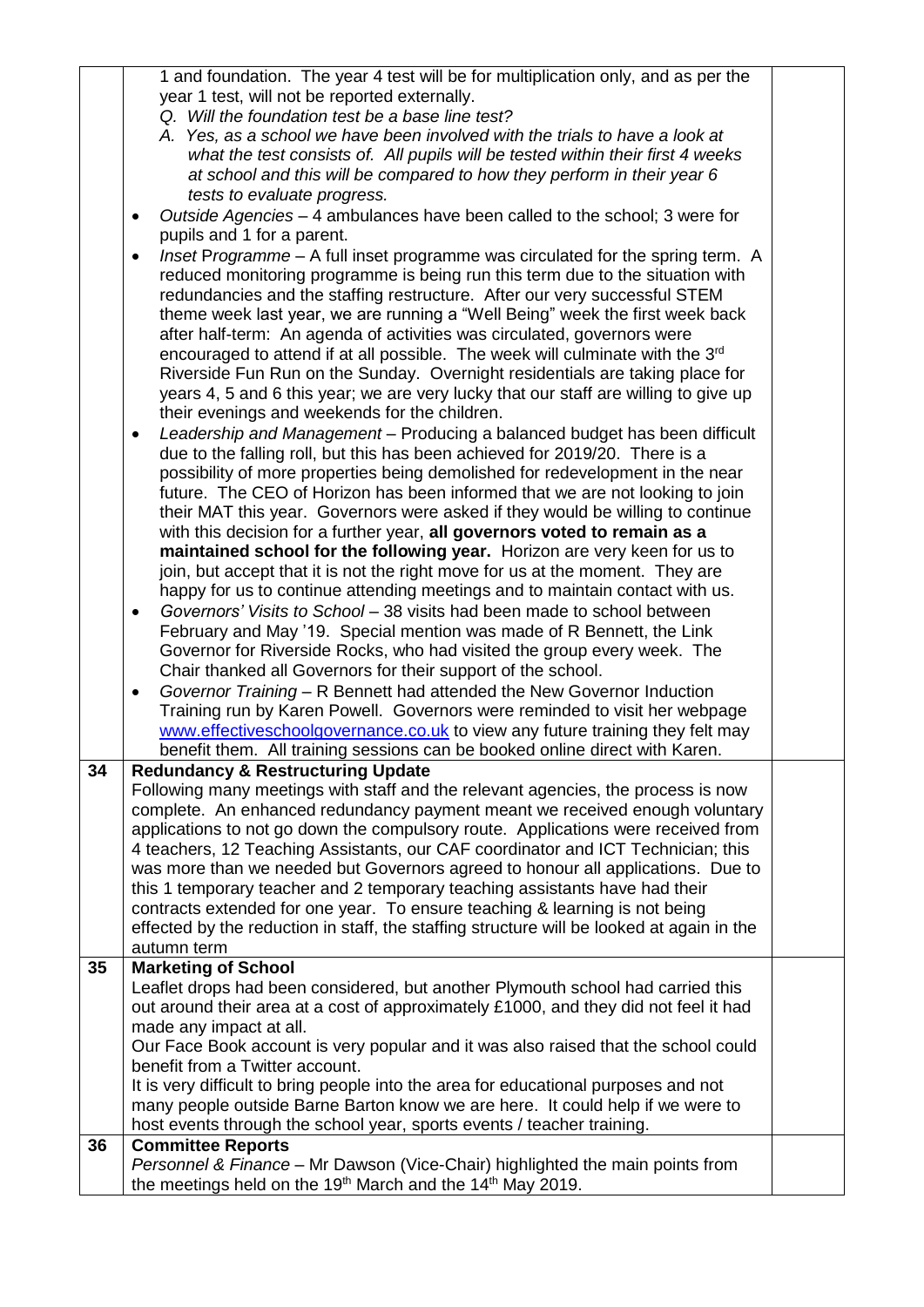|    | We finished the 2018/19 year with a carry forward of £238,502. Most of this will be       |  |
|----|-------------------------------------------------------------------------------------------|--|
|    | utilised for the redundancy process, meaning our contingency figure for the 2019/20       |  |
|    | financial year is £45,633. A balanced budget has been set for the next 3 years.           |  |
|    | We were audited in February of this year, and came out with the highest possible          |  |
|    | standard.                                                                                 |  |
|    | Our SFVS has been returned, and we have not received any queries or actions               |  |
|    | from Devon Audit.                                                                         |  |
|    | Curriculum & Premises - Mr Ham (Chair) highlighted the main points from the               |  |
|    | meetings held on the 26 <sup>th</sup> March 2019.                                         |  |
|    | A community grant for the Fire Pit organised by Councillor Wheeler had been               |  |
|    | received for £1,000. Subject Coordinator Reports had been received for                    |  |
|    | Geography, Numeracy and ICT. Due to funding from the British Council arranged             |  |
|    | by the Horizon MAT, Miss Babcock will visit Cape Town in the February half term           |  |
|    | holiday to work with a local school on a plastics and recycling project. The Head         |  |
|    | Teacher from this school will reciprocate this visit to Riverside in June. Events         |  |
|    | taking place during the curriculum theme week - "Well Being" - were discussed.            |  |
|    | A parent survey, carried out during parent evenings, had a very high response level       |  |
|    | with very positive results, these are displayed in the entrance hall.                     |  |
|    | A Health & Safety report had been received including details of 2 staff and 1 pupil       |  |
|    | accidents; none were serious. A forced lock down procedure had taken place due            |  |
|    | to an irate parent. In response to this we have looked at ways of improving our           |  |
|    | procedures, which includes different lock down zones. A fire evacuation and               |  |
|    | premises inspection had been carried out. The Navy helicopter landing pad has             |  |
|    | been approved and flights will start from September. A sound monitor will be fitted       |  |
|    | to the outside of the school to record noise levels. Interserve, who had gone into        |  |
|    | administration, have been taken over by their Sister Company and we should see            |  |
|    | no change to our current service level.                                                   |  |
|    | All minutes are held in the Clerk's Office for governors' further perusal if required.    |  |
| 37 | <b>Declaration of Interests - Staff &amp; Governors</b>                                   |  |
|    |                                                                                           |  |
|    | All amended and updated with no queries, Governors in July 2018; Staff in May             |  |
|    | $2019 -$ Approved                                                                         |  |
| 38 | <b>Link Governors' Reports</b>                                                            |  |
|    | Child Protection & Safe Guarding - Governor absent, to be brought to next                 |  |
|    | meeting.                                                                                  |  |
|    | <b>Equality Report</b> – J Bush, had met with the Head teacher and produced her report    |  |
|    | which was circulated to Governors. The Equality Act is a Government Act and so            |  |
|    | must be adhered to. Where issues had been raised, the school had made                     |  |
|    | adaptions to deal with these. The Governors thanked Mrs Bush for her informative          |  |
|    | report. The above are a synopsis of the Link Governors Reports. Reports are               |  |
|    | held in the Clerk's Office and are available for Governors' further perusal if            |  |
|    | required.<br><b>Policies</b>                                                              |  |
| 39 |                                                                                           |  |
|    | Finance Policy - No amendments - Approved                                                 |  |
| 40 | <b>Meeting dates for Next Academic Year</b>                                               |  |
|    | All meetings to be held on a Tuesday with a 4 O'clock start. Dates to run in line         |  |
| 41 | with this years. Approved                                                                 |  |
|    | <b>Items for Next Agenda</b><br><b>MAT Update</b>                                         |  |
|    | <b>Safeguarding Report</b>                                                                |  |
| 42 | <b>AOB</b>                                                                                |  |
|    | Fit & Fed – Funding of £20,000 has been received from the Council to enable us to         |  |
|    | run 4 weeks of free summer school. We have received funding for 50 pupils per             |  |
|    | day, to run from 9.00am to 1.00pm providing lunch. We are currently canvasing             |  |
|    | parents to ask if they would like to increase the hours per day at a small cost.          |  |
|    | Q. If we do not fill all places with our pupils can we offer it to other schools?         |  |
|    | A. Yes, the leaflet will give details of all schools that are taking part in Fit and Fed. |  |